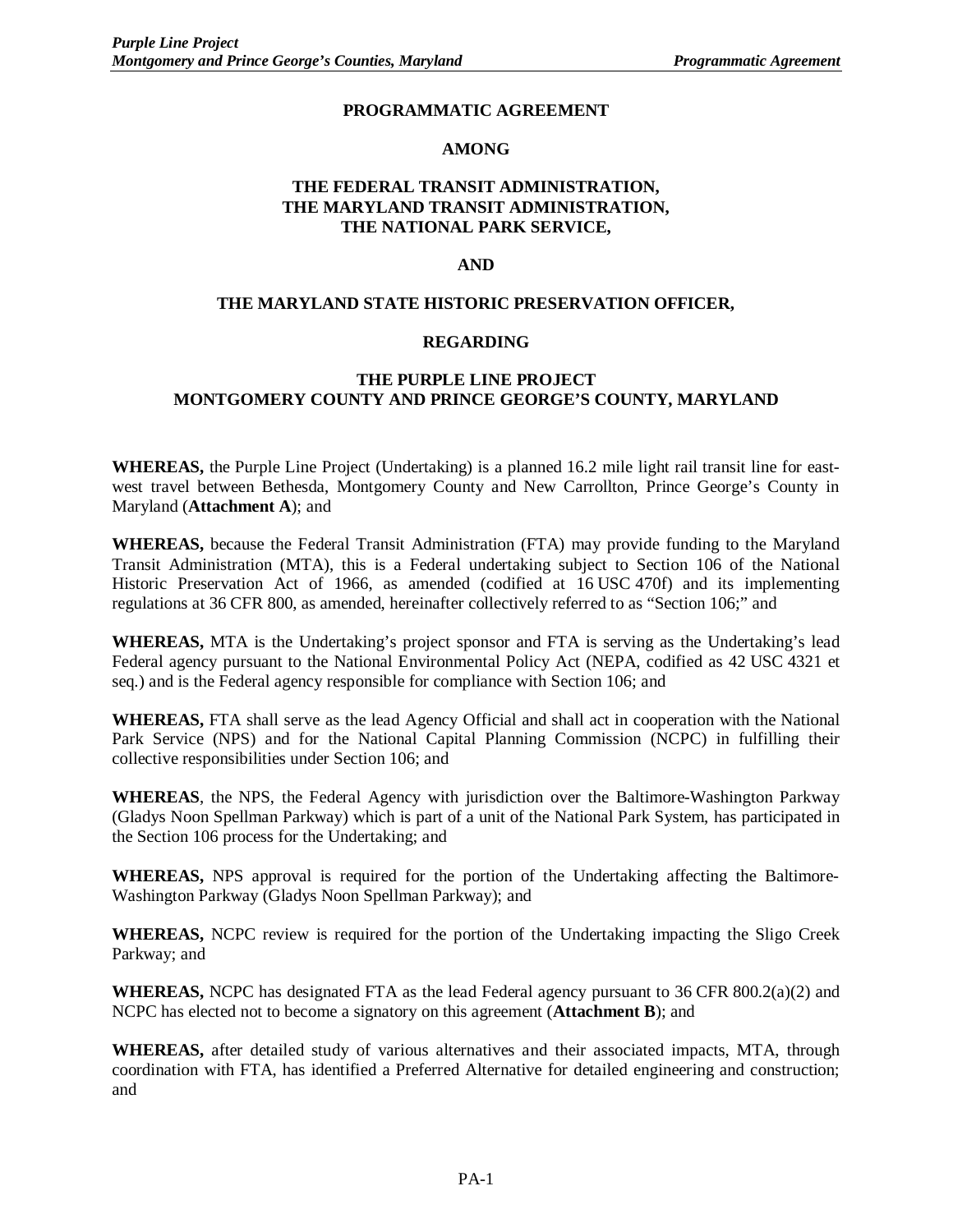**WHEREAS,** FTA, in consultation with the Maryland State Historic Preservation Officer (MD SHPO), has established the Undertaking's Area of Potential Effects (APE) for purposes of the Section 106 analysis, as defined at 36 CFR 800.16(d), to encompass the geographic areas within which the Undertaking may directly or indirectly cause alterations in the character or use of historic properties, as illustrated in Figure 11 of **Attachment C,** recognizing that the APE may require modification as more detailed engineering for the Undertaking is developed; and

**WHEREAS,** FTA, in consultation with the MD SHPO, has identified twenty-two historic properties that are eligible for or listed in the National Register of Historic Places (National Register) within the Undertaking's APE, illustrated in **Attachment C;** and

**WHEREAS,** FTA, in consultation with the MD SHPO, has determined that the Undertaking will have adverse effects on the following three historic properties listed in or eligible for the National Register: the Metropolitan Branch-B&O Railroad (M: 37-16), Talbot Avenue Bridge over the B&O Railroad (Bridge M-85; M: 36-30), and the Falkland Apartments (M: 36-12); and

**WHEREAS,** FTA, in consultation with the MD SHPO, has determined that the Undertaking will have no effect or no adverse effect on the remaining 19 historic properties described in **Attachment C**; and

**WHEREAS**, this Programmatic Agreement (PA) includes active measures to ensure the avoidance of adverse effects for the following historic properties listed in or eligible for the National Register: the Columbia Country Club (M: 35-140), the University of Maryland, College Park (PG: 66-35), the Rossborough Inn (PG: 66-22), the Baltimore-Washington Parkway (PG: 69-26), and Sligo Creek Parkway (M: 32-15 PG: 65-25); and

**WHEREAS,** FTA, in consultation with the MD SHPO, has completed identification and evaluation of archeological resources within the Undertaking's APE, as documented in the following reports: *Phase IA Archeological Assessment Survey of the Purple Line Locally Preferred Alternative from Bethesda, Montgomery County to New Carrollton, Prince George's County, MD* (Mikolic et al. 2011) and *Phase IB Archeological Survey of Light Rail Alignment Areas Associated with the Purple Line Project, Montgomery and Prince George's Counties, Maryland* (Proper et al. 2012); and

**WHEREAS,** based on the results of those studies, FTA, the MD SHPO, and the NPS agree that there is one archeological site, that it is located within the Baltimore-Washington Parkway, the Area K Domestic Site (18PR1032), that it may be eligible for the National Register, that it is within the Undertaking's APE, illustrated in **Attachment C**, that the Undertaking will not affect this site, and that this PA includes provisions to avoid and protect the resource; and

**WHEREAS,** it is understood that this PA is based upon review of preliminary engineering, which will be refined as the Undertaking design advances and reviewed at certain points by the signatory parties to this PA and other consulting parties during Undertaking design; and

**WHEREAS,** FTA, MTA, the NPS, and the MD SHPO acknowledge that as a result of modifications to the Undertaking or the addition of ancillary actions to the Undertaking, there may be effects on additional previously identified historic properties within the APE or additional cultural resources or archeologically sensitive areas outside the APE; therefore, this PA sets forth the measures that will be implemented to identify and consider any further effects to historic properties; and

**WHEREAS,** FTA, in coordination with MTA, has consulted with the MD SHPO, pursuant to the requirements of Section 106; and FTA, MTA, and the MD SHPO determined that it is appropriate to enter into this PA, pursuant to 36 CFR 800.14(b); and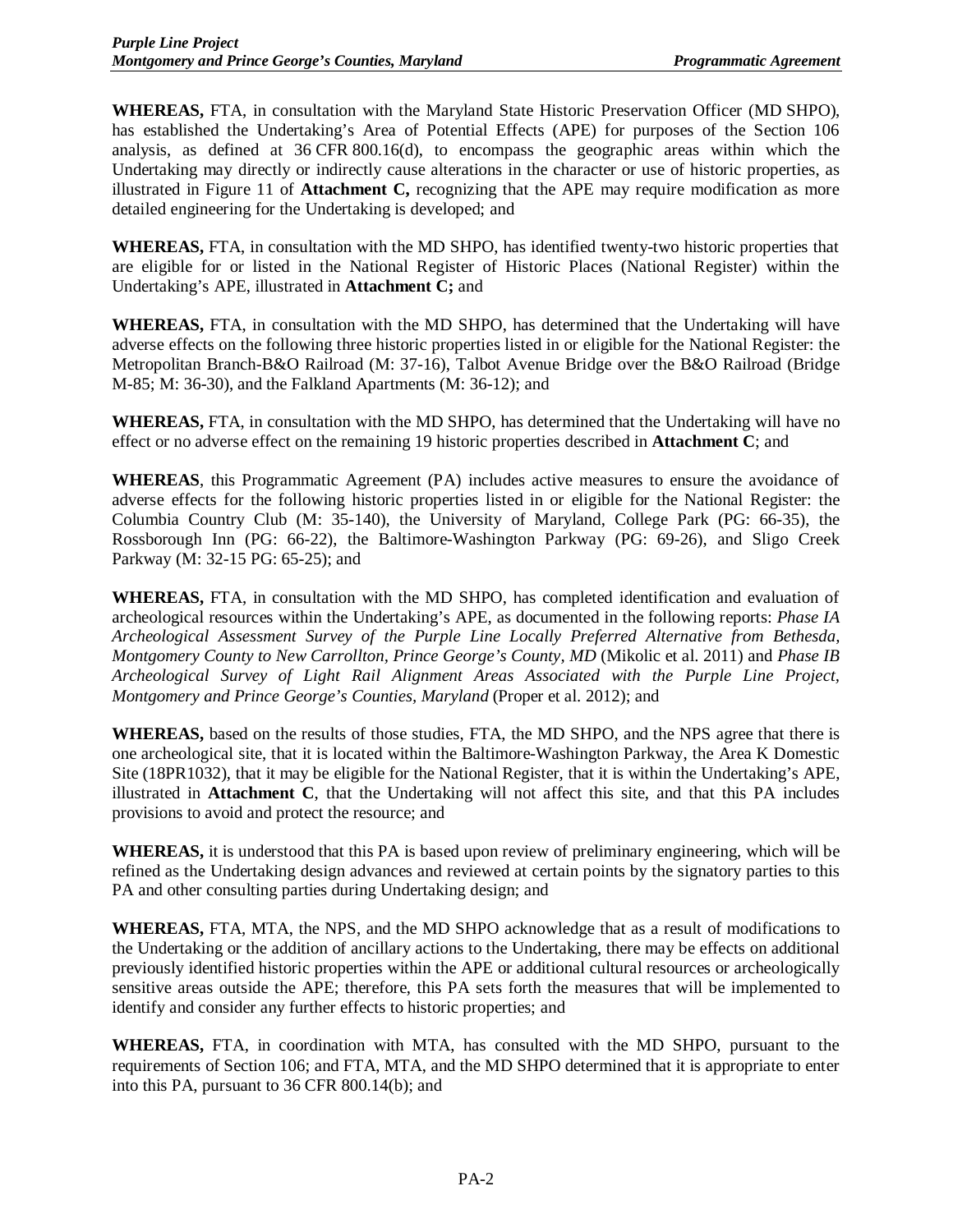**WHEREAS,** FTA has identified and invited the following parties (herein referred to as "consulting parties") to comment and consult on the Undertaking as part of the Section 106 process: Anacostia Trails Heritage Area, Inc., Columbia Country Club, Falklands Chase, Friends of Sligo Creek, Hawkins Lane Historic District, Heritage Tourism Alliance of Montgomery County, Historic Takoma, Inc., Hyattsville Preservation Association, Inc., Maryland-National Capital Park and Planning Commission, Montgomery County, Maryland-National Capital Park and Planning Commission, Prince George's County, Montgomery County Historic Preservation Commission, Montgomery Preservation, Inc., National Institutes of Health, Office of Communications and Public Liaison, North College Park Citizens Association, Old Town College Park Preservation Association, Peerless Rockville Historic Preservation, Ltd., Prince George's County Historical and Cultural Trust, Prince George's County Historical Society, Prince George's Heritage, Inc., Redevelopment Authority of Prince George's County, Riverdale Historical Society, Rockville Historic District Commission, Silver Spring Historical Society, University Hills Civic Association, University of Maryland, Tuscarora Nation, Shawnee Tribe, Saint Regis Mohawk Tribe, Delaware Tribe of Indians, Onondaga Nation, Oneida Indian Nation, Eastern Shawnee Tribe, The Delaware Nation, and Absentee-Shawnee Tribe of Oklahoma; and

**WHEREAS**, FTA has consulted with the NPS, NCPC, the MD SHPO, the University of Maryland, the Columbia Country Club, the Anacostia Trails Heritage Area, and the Absentee-Shawnee Tribe of Oklahoma regarding the effects of the Undertaking on historic properties; and

**WHEREAS,** during the implementation of this PA, FTA, MTA, and the MD SHPO may identify other parties that have an interest in the Undertaking's effects on historic properties and invite them to participate as consulting parties in the consultation process specified in this PA; and

**WHEREAS,** the Undertaking will cross parkland under the authority of the NPS and the MTA must obtain an NPS Special Use permit to access NPS parklands, and the NPS has been invited to be a signatory to this PA; and

**WHEREAS,** MTA has participated in consultation, has responsibilities for implementing stipulations under this PA, pursuant to 36 CFR  $800.6(c)$  (2), and has been invited to be a signatory to this PA; and

**WHEREAS,** FTA notified the Advisory Council on Historic Preservation (ACHP) of the Undertaking's adverse effect on August 1, 2013, and invited the ACHP to participate in the Section 106 process for the Undertaking; and the ACHP declined in writing on August 14, 2013, to participate in consultation (**Attachment D**); and

**WHEREAS¸** FTA and MTA sought and considered the views of the public on this Undertaking through the public involvement process described in the Final Environmental Impact Statement (FEIS) including public workshops and meetings, a website, mass mailings, and public comments thereon, resulting in this PA being developed with public participation during the Section 106 process; and

**WHEREAS,** the public will be notified as to the execution and effective dates of this PA through the issuance of FTA Record of Decision for the Undertaking; and

**WHEREAS,** MTA's responsibilities under this PA will be carried out by MTA directly, or by any designee authorized by contract to act on behalf of MTA; and

**WHEREAS,** the MD SHPO agrees that fulfillment of the terms of the PA will satisfy the responsibilities of MTA and any Maryland state agency under the requirements of the Maryland Historical Trust Act of 1985, as amended (Sections 5A-325 and 5A-326 of the State Finance and Procurement Article, Annotated Code of Maryland), for any components of the Undertaking that require licensing, permitting, and/or funding actions from Maryland state agencies;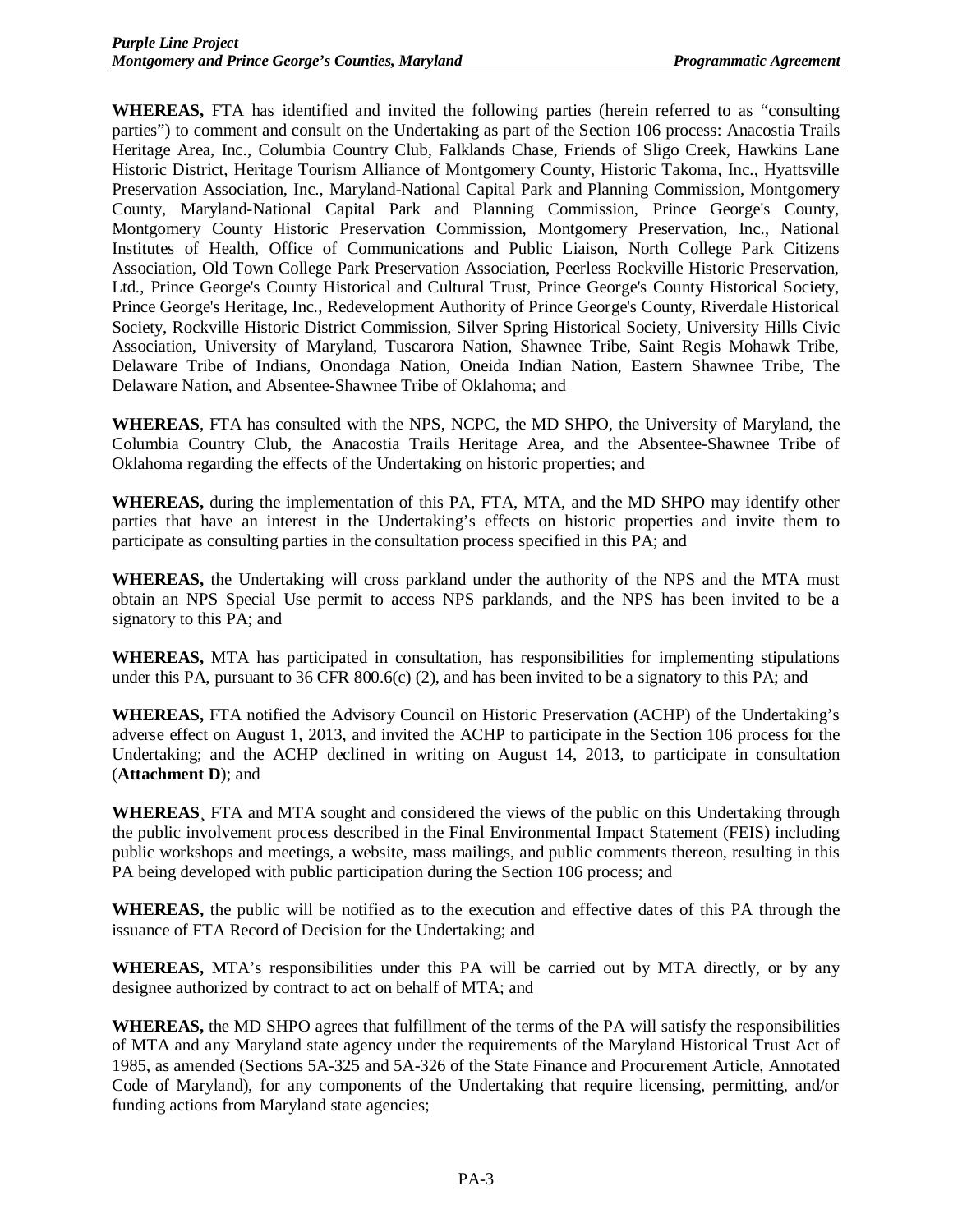**NOW, THEREFORE,** FTA, MTA, the MD SHPO, and the NPS agree that upon FTA's decision to proceed with further design and construction of the Undertaking, FTA and MTA shall implement the following stipulations to take into account the effects of the Undertaking on historic properties and that these stipulations shall govern the Undertaking and all its parts until this PA expires or is terminated.

#### **STIPULATIONS**

FTA and MTA shall implement the following stipulations:

#### **I. PURPOSE**

This PA sets forth the process by which FTA and the NPS, with the assistance of MTA, will meet their responsibilities under Section 106 for the Undertaking. The PA establishes procedures for ongoing consultation among FTA, MTA, the MD SHPO, the NPS, and the consulting parties to consider and resolve the Undertaking's effects on historic properties during the design and construction phases of the Undertaking. The stipulations below set forth measures for avoidance, minimization, and resolution of adverse effects on historic properties, and for design review and public interpretation; in addition, the stipulations specify how the signatory parties and the other consulting parties will be involved in specified review.

### **II. RESPONSIBILITIES OF THE SIGNATORIES**

#### **A. Signatory Parties**

FTA, MTA, the MD SHPO, and the NPS are the signatory parties (herein "signatory" or "signatory parties") to this PA. The signatory parties shall participate in the coordination process as specified in subsequent stipulations of the PA.

### **B. Federal Transit Administration**

FTA shall include the obligations set forth in this PA as part of its Record of Decision and a condition of FTA approval of any grant issued for design and construction of the Undertaking.

### **C. Maryland Transit Administration**

MTA shall implement the terms of this PA during design, construction, and operation of the Undertaking.

MTA shall establish a Cultural Resources Management Team (CRMT) for the design and construction phases of the Undertaking to assist MTA in implementing the provisions of this PA.

- 1. The CRMT shall be comprised of a team of personnel meeting the qualifications specified in Stipulation III.A and shall carry out all cultural resources work pursuant to this PA in accordance with the relevant documents in Stipulation III.B.
- 2. A member of the CRMT will be on-site when there is a potential for historic properties (including both built historic properties and archeological resources) to be affected by the construction and will take responsibility to monitor all construction activities that may affect historic and archeological resources, when warranted, or when requested by the NPS for NPS historic and archeological resources.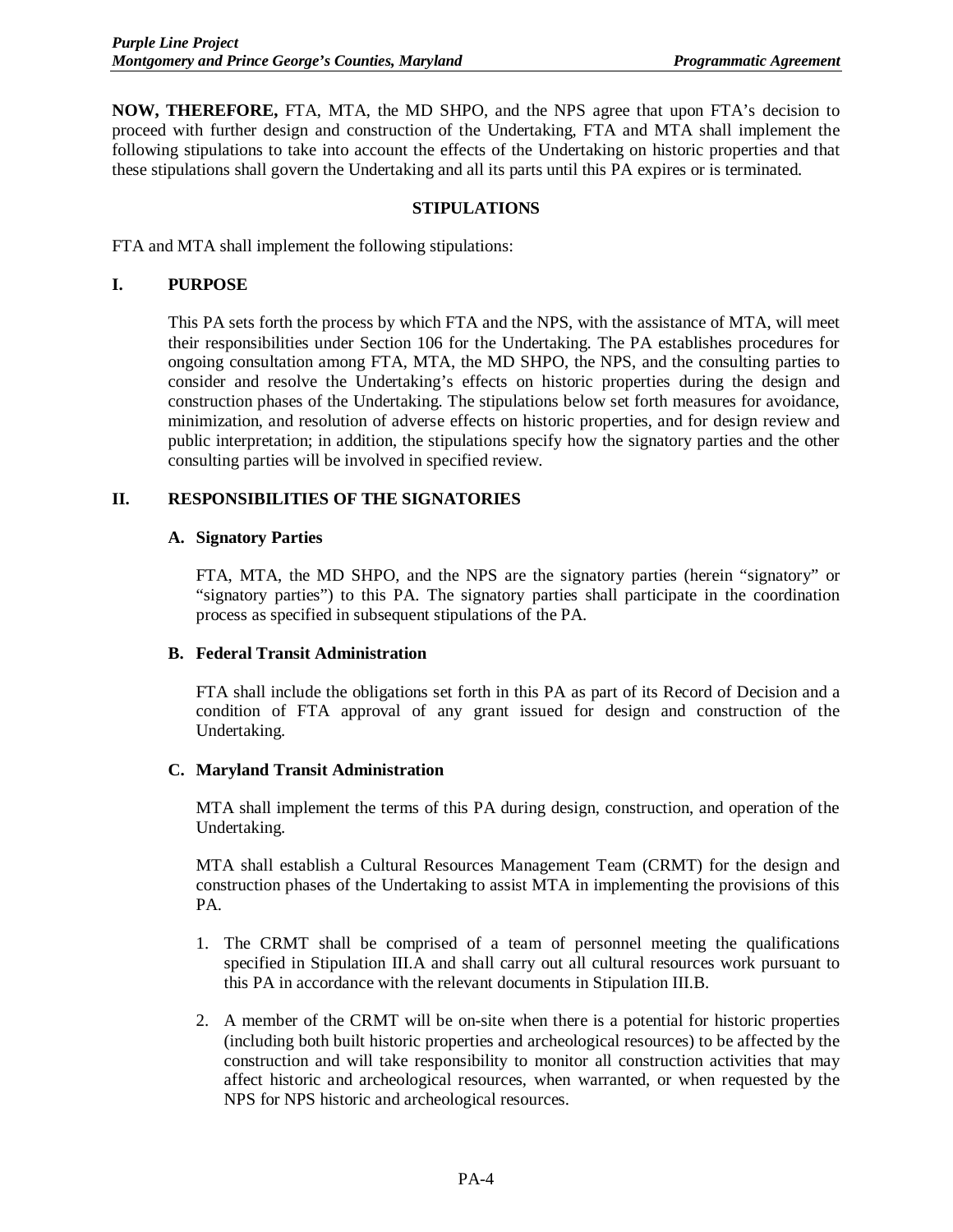3. The CRMT will train appropriate members of the on-site contractor staff regarding the stipulations outlined in this PA and any documents that pertain to the protection of historic resources prior to the commencement of work and at regular intervals not to exceed six months. A requirement to comply with the provisions of the PA in cooperation with MTA and the CRMT will be included in all design and construction contracts related to the Undertaking. A copy of this training (presentation and handouts) will be provided to the consulting parties for review and comment prior to implementation.

## **D. National Park Service**

- 1. Consultation on Further Design. The NPS shall review and concur with design drawings and provide comments to MTA per Stipulation X for the portion of the Undertaking that intersects the Baltimore-Washington Parkway (PG: 69-26) as described in Stipulation V.E. In addition, the NPS shall review and approve per Stipulation X design drawings for replacement of the Baltimore-Washington Parkway bridges and related elements on the property.
- 2. Use of NPS Parklands.
	- a. NPS permits. MTA shall obtain from the NPS, Special Use permits to cross parkland and access and use these areas, and any other NPS permits that may be necessary, such as for archeological resources.
	- b. MTA shall restore these areas to their pre-construction condition or a mutually agreed-upon condition if pre-contruction condition is not possible due to Undertaking elements, pursuant to the terms and conditions in the relevant NPS permit(s).

### **III. PROFESSIONAL STANDARDS**

### **A. Qualifications**

MTA shall ensure that all cultural resources work performed pursuant to this PA is carried out by or under the direct supervision of personnel meeting *The Secretary of the Interior's Professional Qualifications Standards* (48 FR 44716) (hereinafter cited as "qualifications") with experiences and background in History, Architectural History, Historic Architecture, and Archeology, as appropriate. These personnel shall perform or directly supervise all cultural resources work pursuant to this PA.

### **B. Standards and Guidelines**

MTA shall complete all cultural resources investigations and preservation work executed as part of this PA according to the following accepted professional standards and guidelines:

- 1. *Secretary of the Interior's Standards and Guidelines for Archeology and Historic Preservation* (48 FR 44716; 1983 and successors);
- 2. *Standards and Guidelines for Archeological Investigations in Maryland* (Shaffer and Cole 1994);
- 3. *Collections and Conservation Standards, Technical Update No. 1 of the Standards and Guidelines for Archeological Investigations in Maryland* (Maryland Historical Trust 2005);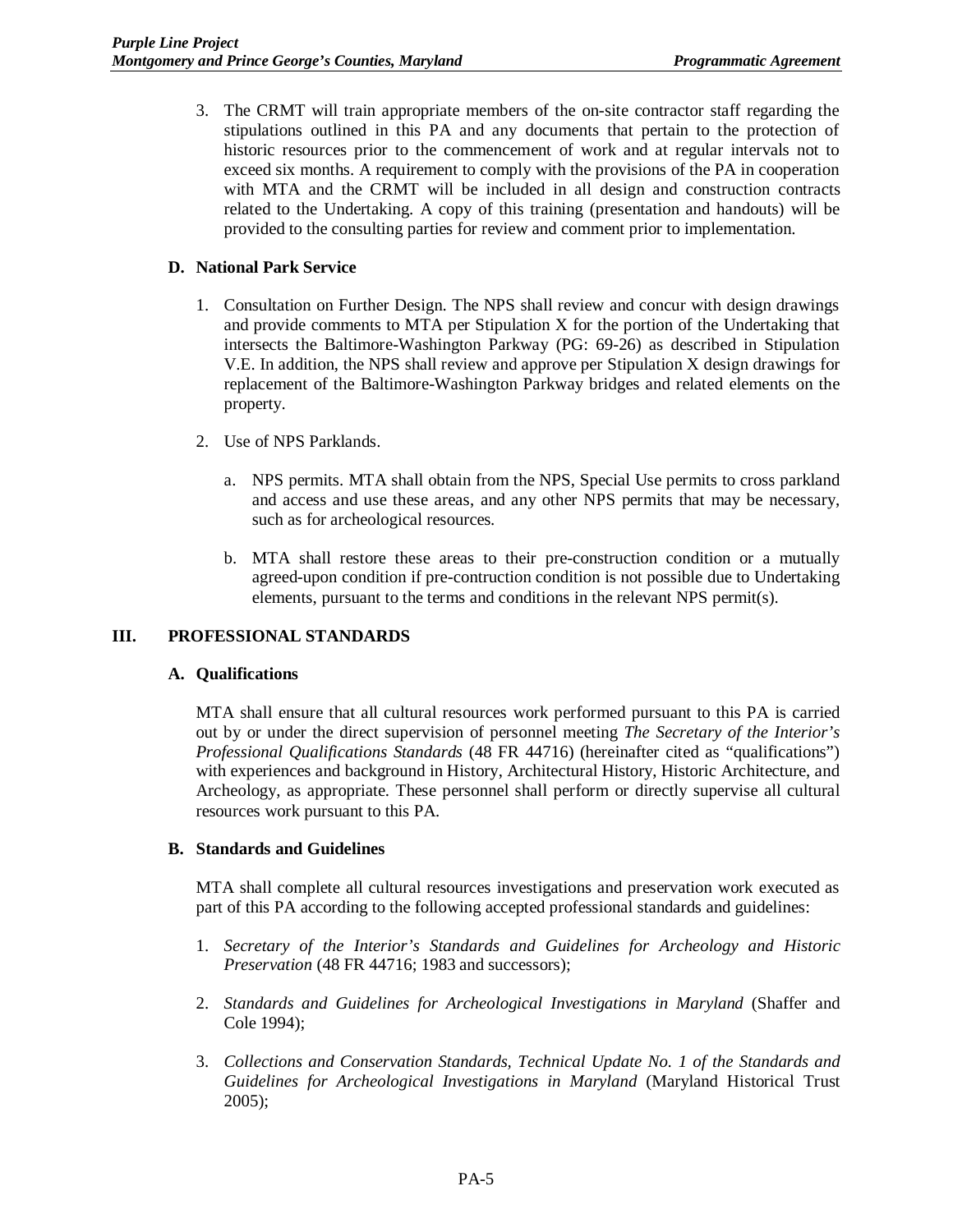- 4. *Standards and Guidelines for Architectural and Historical Investigations in Maryland* (Maryland Historical Trust 2000);
- 5. *General Guidelines for Compliance-Generated Determinations of Eligibility and Standards and Guidelines for Architectural and Historical Investigations in Maryland* (Maryland Historical Trust, 2002);
- 6. *Advisory Council on Historic Preservation—Section 106 Archeology Guidance* (ACHP 2007);
- 7. *Recommended Approach for Consultation on Recovery of Significant Information for Archeological Sites,* ACHP 2007 (64 FR 27085-27087);
- 8. *Advisory Council on Historic Preservation Policy Statement Regarding Treatment of Burial Sites, Human Remains and Funerary Objects,* ACHP 2007; and
- 9. *Secretary of the Interior's Standards for the Treatment of Historic Properties* (36 CFR 68).

## **C. Curation**

- 1. With the exception of materials recovered from NPS property, all materials and records resulting from archeological investigations conducted for the Undertaking will be curated in accordance with 36 CFR 79 at the Maryland Archeological Conservation Laboratory (MAC Lab), unless clear title, Deed of Gift, or Federal curation agreement for the collection cannot be obtained. MTA shall consult with the MD SHPO regarding the appropriate disposition of any materials or records not proposed for curation at the MAC Lab.
- 2. All artifacts, specimens, and samples recovered from NPS property as a result of investigations conducted pursuant to this PA are the property of the NPS and will be documented, curated, and conserved, as necessary, according to the standards found in 36 CFR 79, *Curation of Federally-Owned and Administered Archaeological Collections;* the *National Park Service Museum Handbook, Part 1;* and to the satisfaction of the NPS, and the requirements of the NPS's Regional Archeology Program for the storage of objects at the Museum Resource Center. MTA will provide the artifacts, specimens, and samples to the NPS upon completion of any analysis performed as part of this PA.

### **IV. BUILT HISTORIC PROPERTIES STIPULATIONS**

FTA has determined through the Section 106 process that the Undertaking will have adverse effects on three historic properties due to construction activities and/or the siting of Undertaking related infrastructure. It is possible that additional, previously unidentified historic properties may be identified within the Undertaking's APE in the future or in the area of any new Undertaking elements (see Stipulation IV.A) and that these historic properties may be affected by the Undertaking. Accordingly, this PA sets forth the following measures that will be implemented for all built historic properties within the Undertaking's APE to not only resolve any adverse effects, but also to avoid adverse effects through sensitive design and positive protections.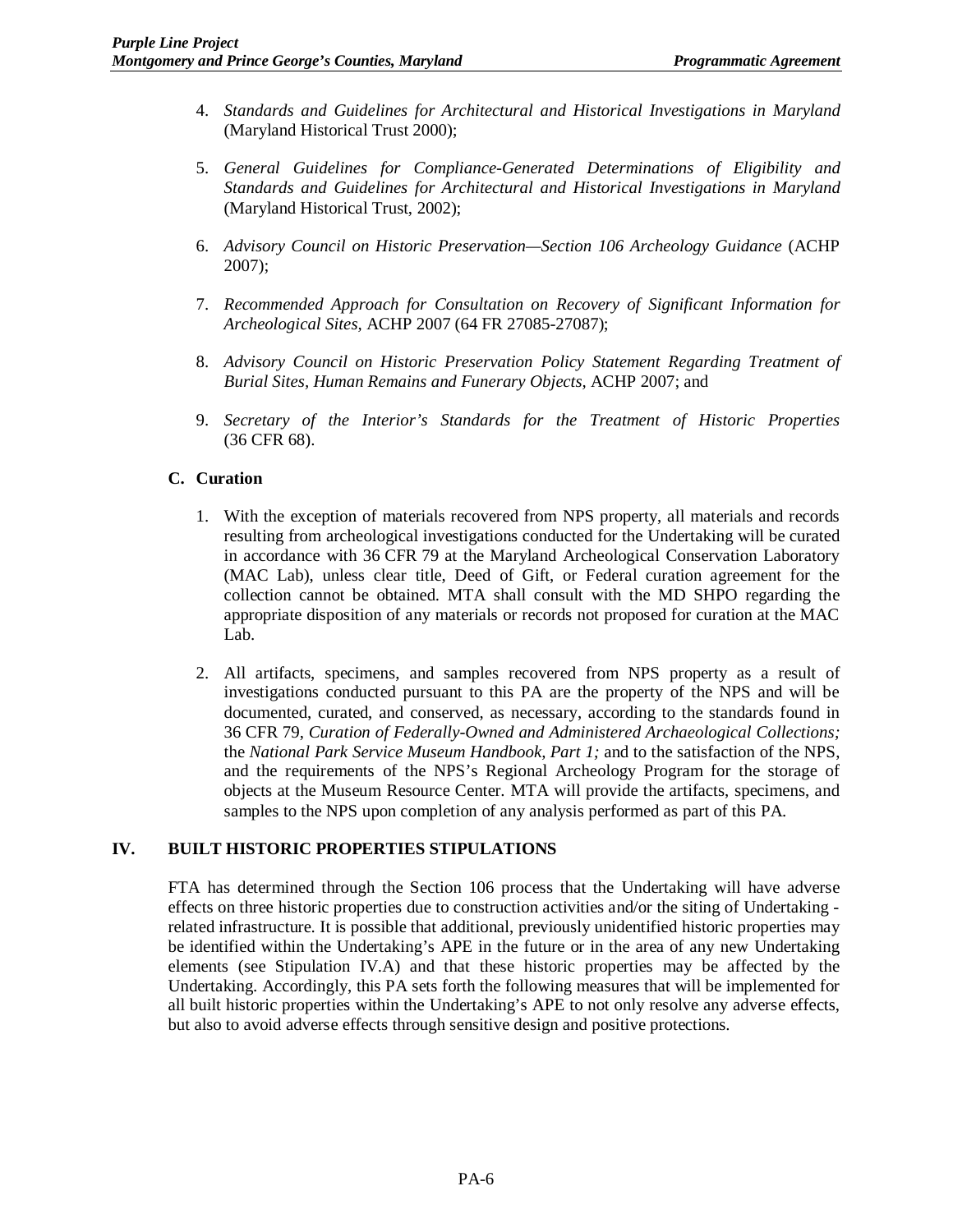# **A. Identification of Additional Built Historic Properties and Assessment of Undertaking Effects**

If additional built historic properties not previously identified in the Section 106 process are identified in the Undertaking's APE during design or construction of the Undertaking, or if new Undertaking elements are added to the Undertaking that result in an adverse effect, MTA shall consult with FTA, the MD SHPO, the NPS, and the other consulting parties to evaluate eligibility and effects, if needed, in accordance with the process outlined in Stipulation IX for ancillary activities and design modifications.

# **B. Construction Protection Plans**

To avoid Undertaking-related construction damage to any known or unknown built historic property, MTA, in consultation with FTA, the MD SHPO, and other relevant consulting parties that have an interest in the affected properties, shall develop and implement Construction Protection Plans (CPP) for built historic properties six months prior to construction; these plans will include best practices and contractor requirements that will avoid, minimize, and mitigate adverse effects. A list of procedures will be included in the CPP, which will be developed prior to construction of the Undertaking. MTA shall provide the NPS a draft version of the CPP for review and comment on activities within NPS properties. MTA will incorporate NPS comments into the CPP and include NPS-specific construction practices. MTA shall include all historic properties that have the potential to be affected by construction-related activities in CPP(s). MTA shall implement such plans in conjunction with construction sequencing.

## **V. AVOIDANCE OF ADVERSE EFFECTS TO COLUMBIA COUNTRY CLUB (M: 35-140), UNIVERSITY OF MARYLAND, COLLEGE PARK (PG: 66-35), ROSSBOROUGH INN (PG: 66-22), SLIGO CREEK PARKWAY (M: 32-15 PG: 65-25), BALTIMORE-WASHINGTON PARKWAY (PG: 69-26), AND AREA K DOMESTIC SITE (18PR1032)**

Throughout the final design process, FTA and MTA, in coordination with the NPS, and the other consulting parties, shall monitor the development of design drawings to avoid adverse effects to the Columbia Country Club; University of Maryland, College Park; Rossborough Inn; Sligo Creek Parkway; Baltimore-Washington Parkway; and Area K Domestic Site. Context sensitive design specifications for historic properties will be developed in accordance with Stipulation V.A and in consultation with the MD SHPO, the NPS, and other consulting parties that have an interest. Context sensitive design may be used to avoid adverse effects. Consultation and monitoring of the design drawings shall follow the review process outlined in Stipulations V.B and X.

MTA shall implement the following measures to avoid adverse effects on the properties listed in this section through the use of sensitive design and positive protection measures.

# **A. Guiding Principles of Design**

MTA shall provide to the consulting parties designs for new construction, in those areas where elements of the Undertaking will be visible to the Columbia Country Club; University of Maryland, College Park; Rossborough Inn; Sligo Creek Parkway; and Baltimore-Washington Parkway. These designs will be sensitive to and compatible with the historic and architectural qualities of those nearby historic properties. MTA shall develop designs that are responsive to the recommended approaches to new construction set forth in the *Secretary of the Interior's Standards for the Treatment of Historic Properties* (36 CFR 68).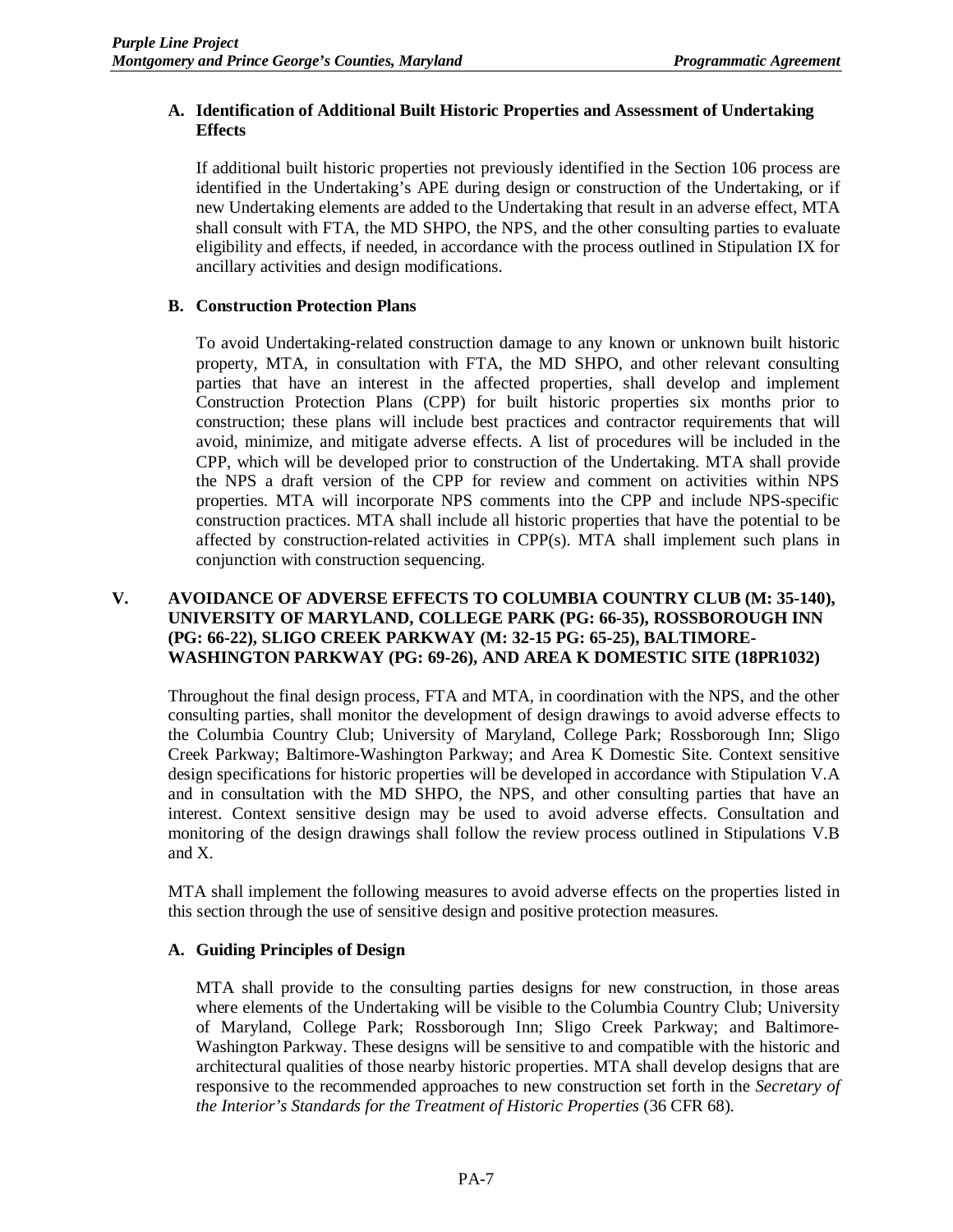MTA shall consult with the MD SHPO, the NPS, and other consulting parties that have an interest in the affected property, on design specifications to address any permanent Undertaking elements that may affect the historic setting of the Baltimore-Washington Parkway. NPS concurrence is required on those design specifications in regards to the Baltimore-Washington Parkway.

Likewise, MTA shall consult with the MD SHPO, and other consulting parties that have an interest in the affected properties, on design specifications to address any permanent Undertaking elements that may affect the historic setting of the Columbia Country Club; University of Maryland, College Park; Sligo Creek Parkway; and Rossborough Inn. Such elements may include, but are not limited to: stations, traction power substations, central instrument houses, retaining walls, and landscaping.

In the review of the proposed designs, the signatory parties and other consulting parties that have an interest in the affected properties shall consider design components related to compatibility with the historic character of the adjacent historic properties. Design components include, but are not limited to materials; scale; ornamentation; massing; bridgefacing treatments and other components; and overhead contact systems and components including but not limited to appearance and location of catenaries and poles. The signatory parties and other consulting parties shall review and comment on the submissions and shall be governed by the process and timeframes set forth in Stipulation X.

## **B. Design Review**

MTA shall submit design drawings of the Undertaking in the vicinity of historic properties (including site plan, elevations, and specifications, where applicable) complete to 60% or equivalent (semi-final review) and 90% or equivalent (final review) to the MD SHPO and the NPS for NPS resources and as otherwise appropriate, and provide opportunities for review and comment from consulting parties that have an interest in the affected properties. The purpose of the review is to assess the compatibility of the proposed designs with the approaches to new construction recommended in the *Secretary of the Interior's Standards for the Treatment of Historic Properties* (36 CFR 68), in order to avoid or minimize permanent adverse effects to historic properties. MTA shall carefully consider the comments provided by the other signatory parties and the other consulting parties and incorporate suggested modifications, as appropriate. Review and comment on such submissions shall follow the process set forth in Stipulation X. NPS concurrence is required if this pertains to the Baltimore-Washington Parkway. MTA shall provide opportunities for public input in the design development process by soliciting comments through community meetings and ongoing outreach efforts in accordance with processes and schedules established as part of those meetings and efforts.

# **C. Columbia Country Club (M: 35-140)**

The Columbia Country Club has reviewed and considered the impact of the preliminary plans for the Preferred Alternative. In coordination with the Columbia Country Club, MTA has incorporated the following design elements:

1. Implement a slight northerly shift of the transitway alignment and use a terraced retaining wall partially on Columbia Country Club property to preserve holes, mature trees, and landscaping on the south side of the transitway;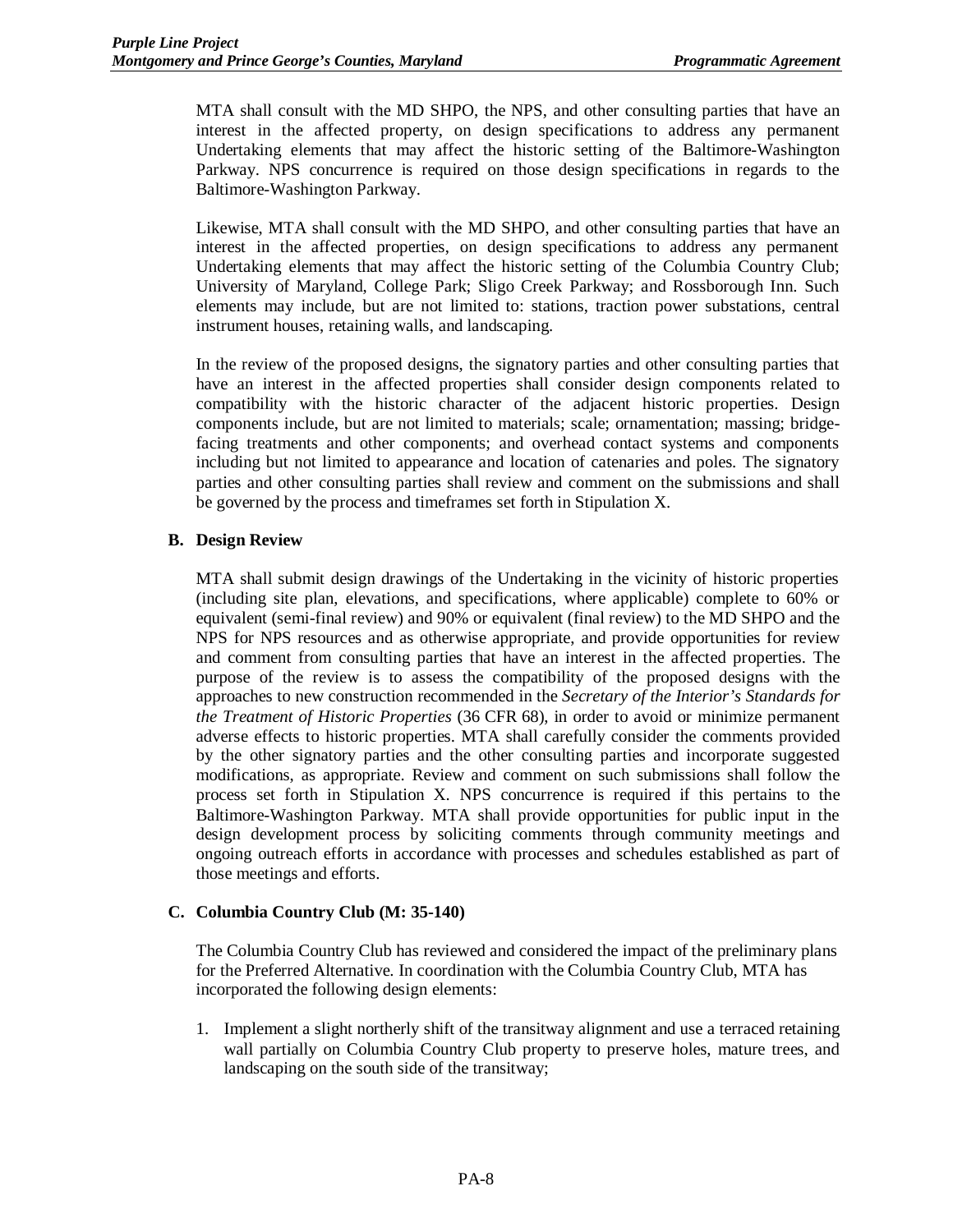- 2. Reconstruct and lengthen existing cart underpasses beneath the county-owned right-ofway;
- 3. Develop and implement a Construction Work Plan specifying a temporary work access road and work area; and
- 4. Restore the temporary access road and work areas at the conclusion of construction.

FTA has determined, in accordance with 36 CFR 800, that the Undertaking will have "no adverse effect" on the Columbia Country Club as a historic property. MTA shall continue to consult with the MD SHPO, the Columbia Country Club, and other consulting parties that have an interest regarding the Undertaking design elements that may affect the historic setting of the Columbia Country Club historic property.

# **D. University of Maryland, College Park (PG: 66-35), and Rossborough Inn (PG: 66-22)**

- 1. Design: MTA shall assess the compatibility of the design of permanent Undertaking elements with the historic, architectural, and scenic landscape qualities of the University of Maryland, College Park Historic District. MTA shall consider the scale, massing, color, and materials, and guidance provided in the *Secretary of the Interior's Standards for the Treatment of Historic Properties* (36 CFR 68). MTA shall consult with the MD SHPO, the University of Maryland, and other consulting parties that have an interest regarding the location and design of catenary poles and light fixtures; the location and design of station facilities; and the roadway, sidewalk, and bike path materials. MTA shall utilize context sensitive design practices to select materials that are consistent with existing materials and enhance the aesthetic and historic qualities of the campus. MTA will identify the historic properties and establish and mark a buffer area in the design drawings and in the field to protect the historic properties. MTA shall submit the design drawings to the MD SHPO, the University of Maryland, and other consulting parties that have an interest in this property for review and comment in accordance with the design review process outlined in Stipulations V.B and X.
- 2. Landscape Plan: MTA shall develop a Landscape Plan in consultation with the MD SHPO, the University of Maryland, and other consulting parties that have an interest in this property. The Landscape Plan will be developed as a measure to minimize the visual impact of the Undertaking on the historic district. Measures shall be taken to minimize views of the catenary poles and wires, and to reduce the visual intrusion of the Undertaking through fields and open space. The design of catenary poles, roadways, and pedestrian pathways shall be designed in such a fashion that trees and other vegetation can be utilized to the maximum extent possible. The Landscape Plan shall specify the location, type and size of plant materials. MTA shall submit the plans to the MD SHPO, the University of Maryland and other consulting parties that have an interest, for review and comment in accordance with the design review process outlined in Stipulations V.B and X.
- 3. FTA has determined, in accordance with 36 CFR 800, that the Undertaking will have "no adverse effect" on the University of Maryland as a historic property. MTA shall consult with the MD SHPO, the University of Maryland, and other consulting parties that have an interest regarding the Undertaking design elements in the vicinity of the University of Maryland historic property.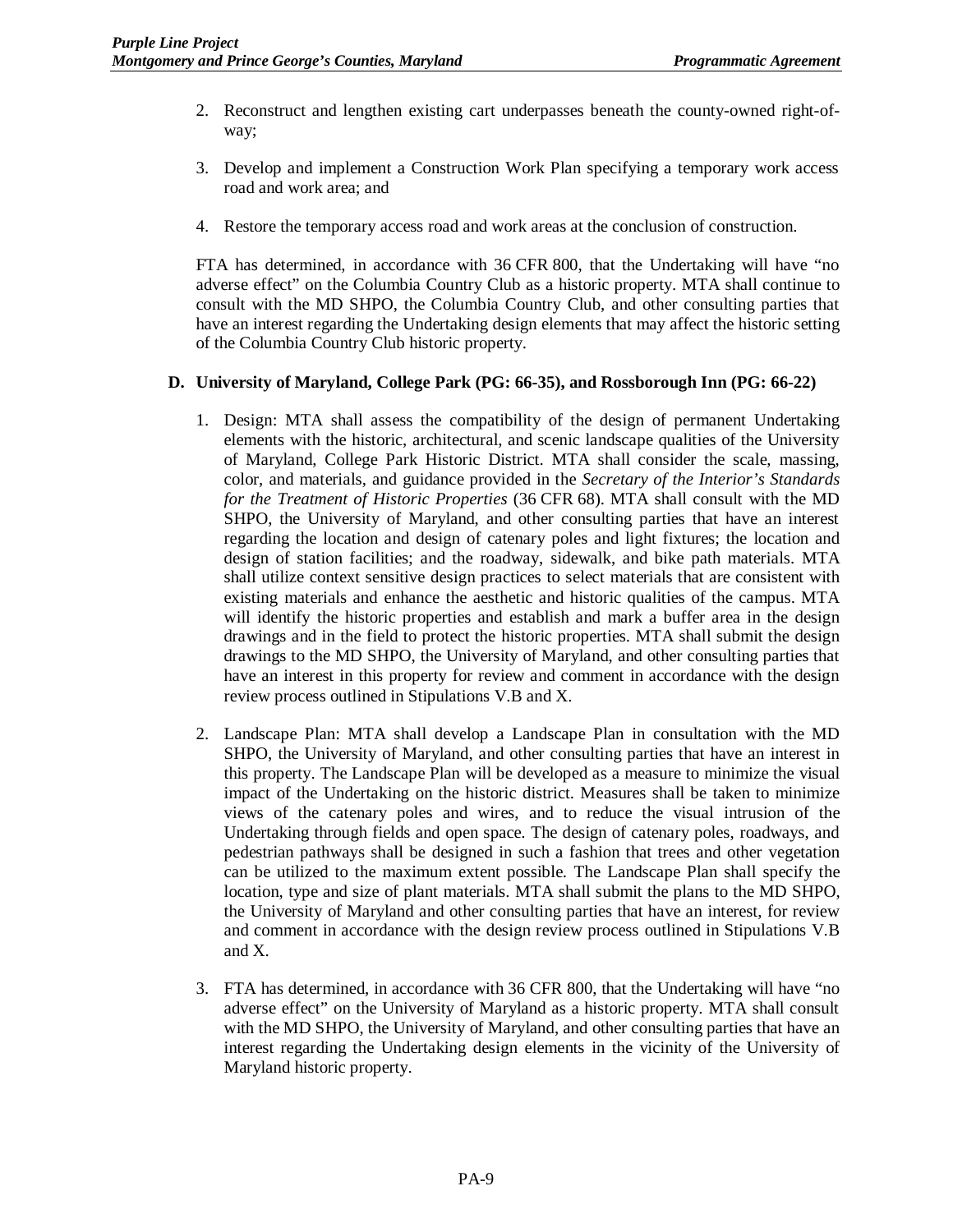# **E. Baltimore-Washington Parkway (PG: 69-26)**

- 1. The Undertaking requires temporary use of lands from the NPS, and MTA's use of land from the Baltimore-Washington Parkway is contingent on compliance with Section 4(f) of the Department of Transportation Act, 49 USC. 303 (Section 4(f)) and its implementing regulations codified at 23 CFR 774. Moreover, any temporary use will require and be pursuant to an NPS Special Use permit.
- 2. MTA shall locate the Preferred Alternative directly south of and parallel to Riverdale Road (MD 410) where it will cross under the Baltimore-Washington Parkway. The Parkway is also a National Register of Historic Places-listed historic property. The Undertaking will permanently incorporate land and temporarily impact land within the boundaries of the parkway. The Undertaking involves the removal and replacement of two non-historic bridge structures within the Baltimore-Washington Parkway. MTA shall utilize context sensitive design practices and consult with the NPS, select materials that are consistent with existing materials, and enhance the aesthetic and historic qualities of the parkway in a manner that NPS approves.

MTA shall implement minimization commitments agreed to by the NPS to address temporary and permanent impacts related to the replacement of the bridge structures and historic landscape components. MTA shall identify the historic properties and sensitive resources on the design drawings and establish a buffer area in the drawings and in the field to protect the historic property, historic landscape components, and sensitive resources. The commitments include, but are not limited to installation of hard fencing at the dripline to protect trees, landscaping of disturbed land, invasive species management, and planting plans. MTA must also adhere to the April 2006 NPS, National Capital Region Guidelines for Tree Preservation (**Attachment G**)**.** MTA shall fund, develop and implement maintenance of traffic as agreed to by the NPS during construction for the replacement of bridge structures and enter into a land exchange agreement described in the "Baltimore-Washington Parkway Minimization Measures" (**Attachment E**).

3. FTA has determined, in accordance with 36 CFR 800, that the Undertaking will have "no adverse effect" on the Baltimore-Washington Parkway as a historic property. MTA shall consult with the MD SHPO, the NPS and other consulting parties that have an interest regarding the Undertaking design elements in the vicinity of the Baltimore-Washington Parkway historic property.

### **F. Sligo Creek Parkway (M: 32-15 PG: 65-25)**

- 1. MTA will replace guardrail, signs, and any other existing structures in areas it disturbs with new structures designed to match the existing elements of the Sligo Creek Parkway. Likewise, MTA will restore plantings in cleared areas of the Sligo Creek Parkway.
- 2. Context sensitive design will be used to avoid adverse effects on this property. Consultation and monitoring of the design drawings for the Undertaking in the vicinity of the Sligo Creek Parkway will follow the review process outlined in Stipulations V.B and X. As part of the context-sensitive design process, MTA will provide an opportunity for the MD SHPO to review design drawings for the Undertaking in the vicinity of the Sligo Creek Parkway.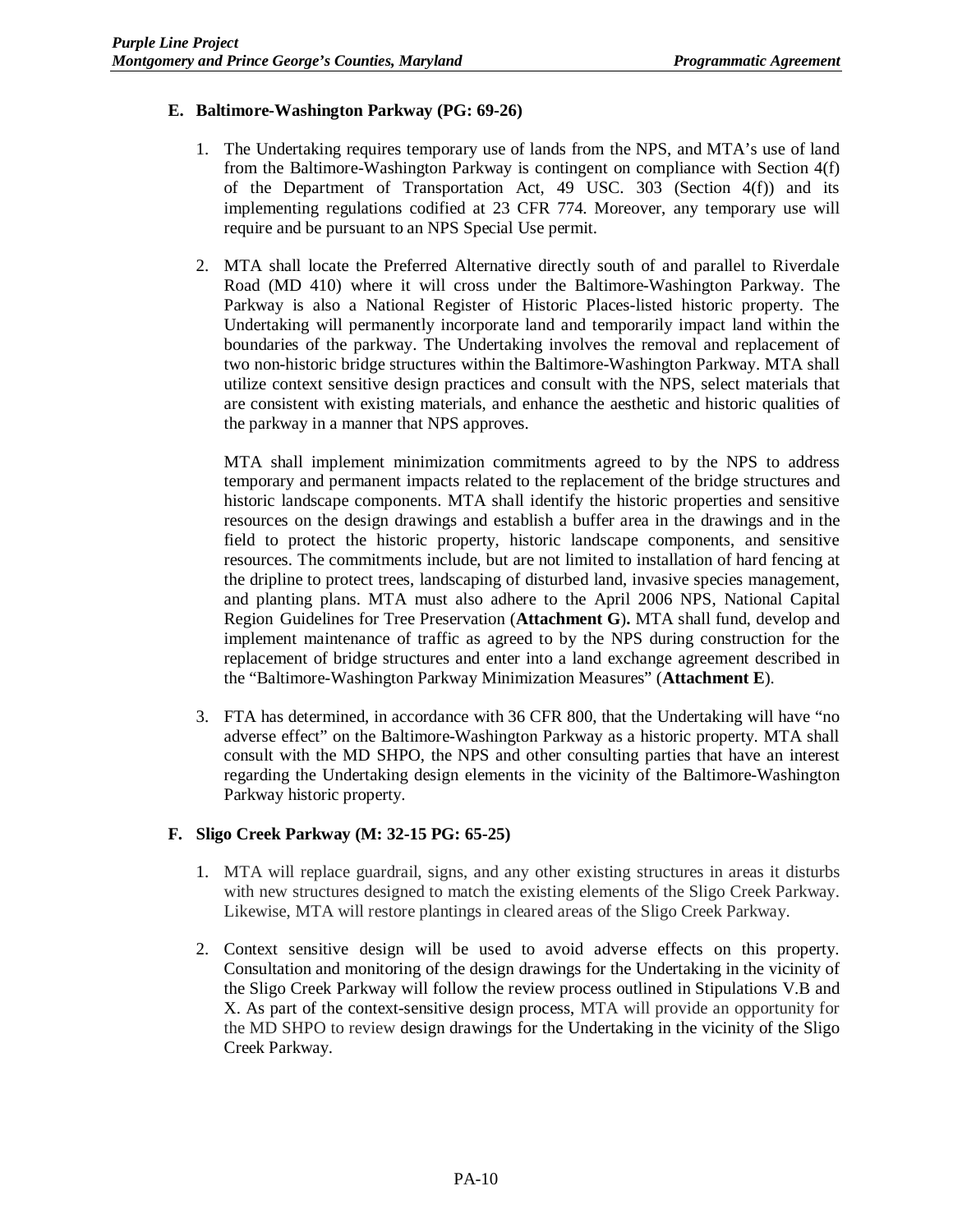# **G. Area K Domestic Site (18PR1032)**

FTA identified the Area K Domestic Site (18PR1032) within the Undertaking's APE; the site's eligibility for the National Register remains unevaluated although it is within a National Register property, the Baltimore-Washington Parkway. The site is located on NPS parkland within the median of the Baltimore-Washington Parkway. The Undertaking as currently designed will not affect this archeological site. MTA shall avoid site 18PR1032 during ancillary activities. MTA will identify the site, and establish and mark a buffer area in the design plans and in the field to protect the site. Should ancillary activities or design changes be made to the Undertaking that might impact site 18PR1032, MTA shall consult with the MD SHPO, the NPS, and other consulting parties that have an interest in this property, in accordance with Stipulation IX. MTA will need to acquire an NPS Special Use permit in order to access this site and MTA will carry out additional requirements pursuant to the Archaeological Resources Protection Act of 1979 (ARPA). In order to avoid disturbance to surface features and subsurface deposits of the Area K Domestic Site, MTA shall install hard site fencing as approved by the NPS around the defined site boundaries to include (where feasible) a twenty (20) foot buffer. This fencing shall be installed prior to any construction activity adjacent to the site, and shall remain in place until all construction-related activity has been completed. MTA shall carry out the minimization commitments described in the "Baltimore-Washington Parkway Minimization Measures" (**Attachment E**).

# **VI. RECORDATION OF THE FALKLAND APARTMENTS (M: 36-12) AND TALBOT AVENUE BRIDGE OVER THE B&O RAILROAD (M: 36-30)**

MTA shall complete recordation plans to document and photograph the Falkland Apartments and the Talbot Avenue Bridge. Talbot Avenue Bridge is individually eligible for the National Register and contributes to the significance of the Metropolitan Branch-B&O Railroad.

- **A.** MTA shall develop the draft recordation plans and provide to the MD SHPO for review and comment per Stipulation X.
- **B.** As part of the recordation plan development, MTA shall consult with the NPS's Historic American Buildings Survey (HABS)/Historic American Engineering Record (HAER) staff to determine the appropriate repository for this documentation. If HABS/HAER does not want to include the documentation in its holdings, MTA shall submit the documentation to the MD SHPO and any other appropriate repository that may be identified in the Interpretive Plan (see Stipulation VII).
- **C.** All work submitted to HABS/HAER shall adhere to the guidelines set forth in "HABS/HAER Photographs: Specifications and Guidelines" (U.S. Department of the Interior, 2001); "HABS/HAER Standards" (U.S. Department of the Interior, 1990); "HABS Historical Reports" (U.S. Department of the Interior, October 2000); and "Historical American Engineering Record Guidelines for Historical Reports" (U.S. Department of the Interior, 2008, updated 2010).
- **D.** All written, graphic and photographic documentation submitted to the MD SHPO must adhere to the "Standards and Guidelines for Architectural and Historical Investigations in Maryland" (Maryland Historical Trust, 2000) and must include the Maryland Inventory of Historic Properties (MIHP) number associated with the historic property and photographic documentation that complies with current MD SHPO guidelines.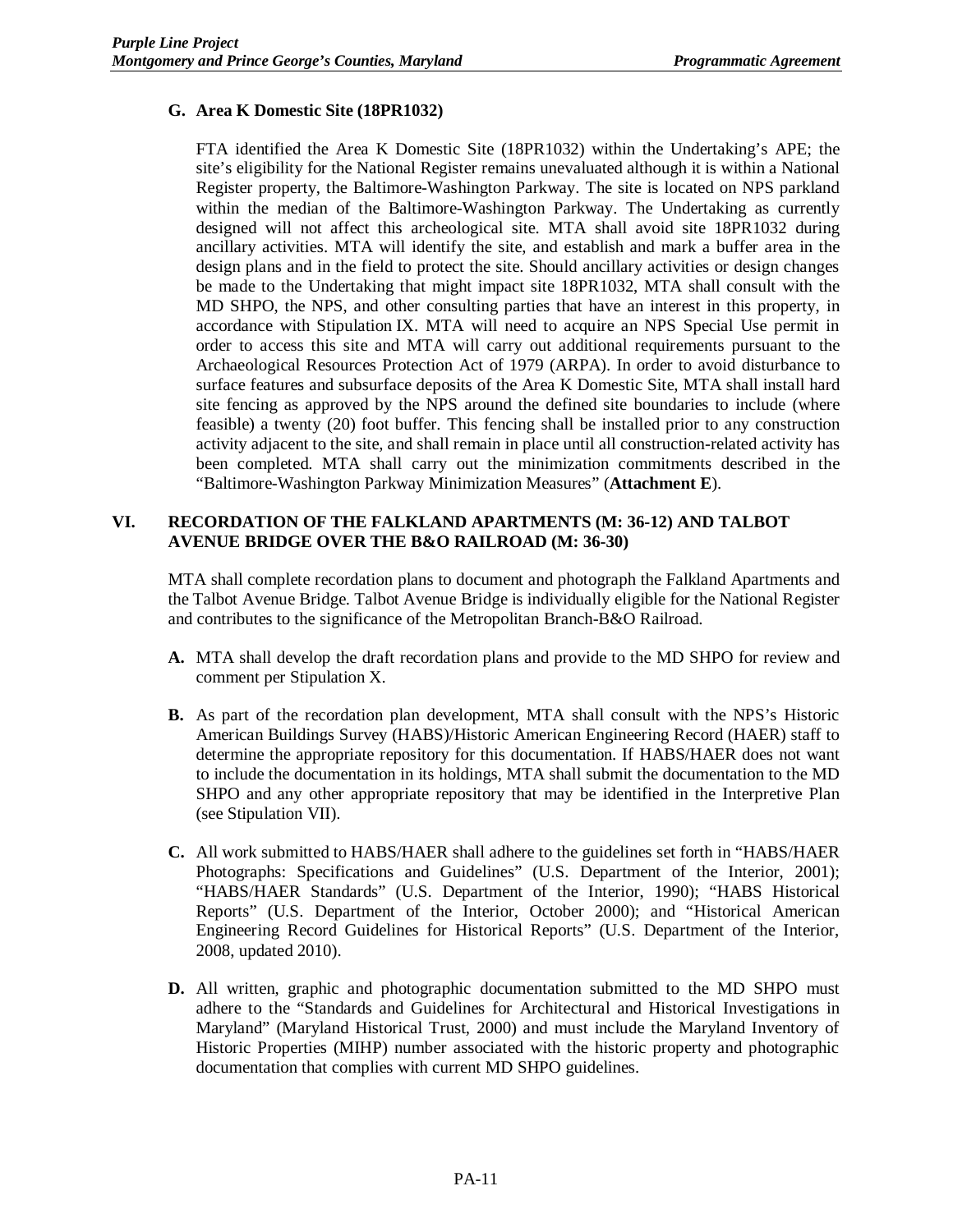**E.** MTA shall complete, submit and obtain acceptance by HABS/HAER and the MD SHPO, as applicable, of all documentation prior to construction commencing within viewsheds of the historic properties being recorded and/or prior to demolition of the affected historic property. Review and comment of all recordation products shall follow the process set forth in Stipulation X.

## **VII. PUBLIC INTERPRETATION**

As part of the design of the Undertaking, MTA shall execute historically-themed interpretive work at station locations as part of a consistent system-wide Interpretive Plan. The interpretive work may include panels, signage, artwork, historic images, and associated web applications; and the related documentation may be included on the Undertaking website.

### **A. Interpretive Plan**

MTA shall consult with the signatory parties and other consulting parties to determine the scope and content of interpretive efforts and to identify potential partnering opportunities with participating agencies or organizations. MTA shall develop a brief Interpretive Plan after this consultation and distribute the plan to consulting parties for review and comment prior to executing the final document. Content pertaining to NPS resources including the Baltimore-Washington Parkway and the Area K Domestic Site (18PR1032) requires NPS permission and approval. Review of the Interpretive Plan shall follow the process set forth in Stipulation X. MTA shall initiate development of the Interpretive Plan within six months of the execution of this PA. Timeframes for the completion of specific interpretive work will be outlined in the Interpretive Plan.

### **B. Built Historic Properties Web-Based Map**

MTA shall develop a web-based map and database of built historic properties that are located within the Undertaking's APE. Content pertaining to NPS resources including the Baltimore-Washington Parkway and the Area K Domestic Site (18PR1032) requires NPS permission and approval. The web-based map shall enable MTA to administer, through a secure administrative interface/portal, historic property data and web content such as detailed historic information, geographic location, documentation, and photographs; and to present this information in a web map to signatories, consulting parties, stakeholders, and the public. The web-based map will be designed for display on the web browser on a desktop computer and will be implemented for display on mobile devices. MTA shall initiate development within six months of the execution of this PA and maintain the application and content for the duration of this PA. MTA shall send notices to the MD SHPO and the other consulting parties when the web-based map is activated and available to the public.

### **VIII. UNANTICIPATED DISCOVERIES FOR ARCHEOLOGICAL PROPERTIES INCLUDING HUMAN REMAINS**

MTA, in coordination with FTA, along with the MD SHPO, shall implement the Unanticipated Discoveries Plan for non-human archeological resources and human remains, specified in **Attachment F,** including ARPA**,** in the event that any unanticipated archeological resources and/or human remains are encountered during construction of the Undertaking. NPS staff listed in Stipulation XIII.A will be immediately notified of discoveries occurring on NPS property and FTA and MTA will be notified on the same business day. Should the Undertaking uncover Native American human remains on Federal property, FTA shall comply with the requirements of the Native American Graves Repatriation Act (NAGPRA, 25 USC 3001). Archeologists executing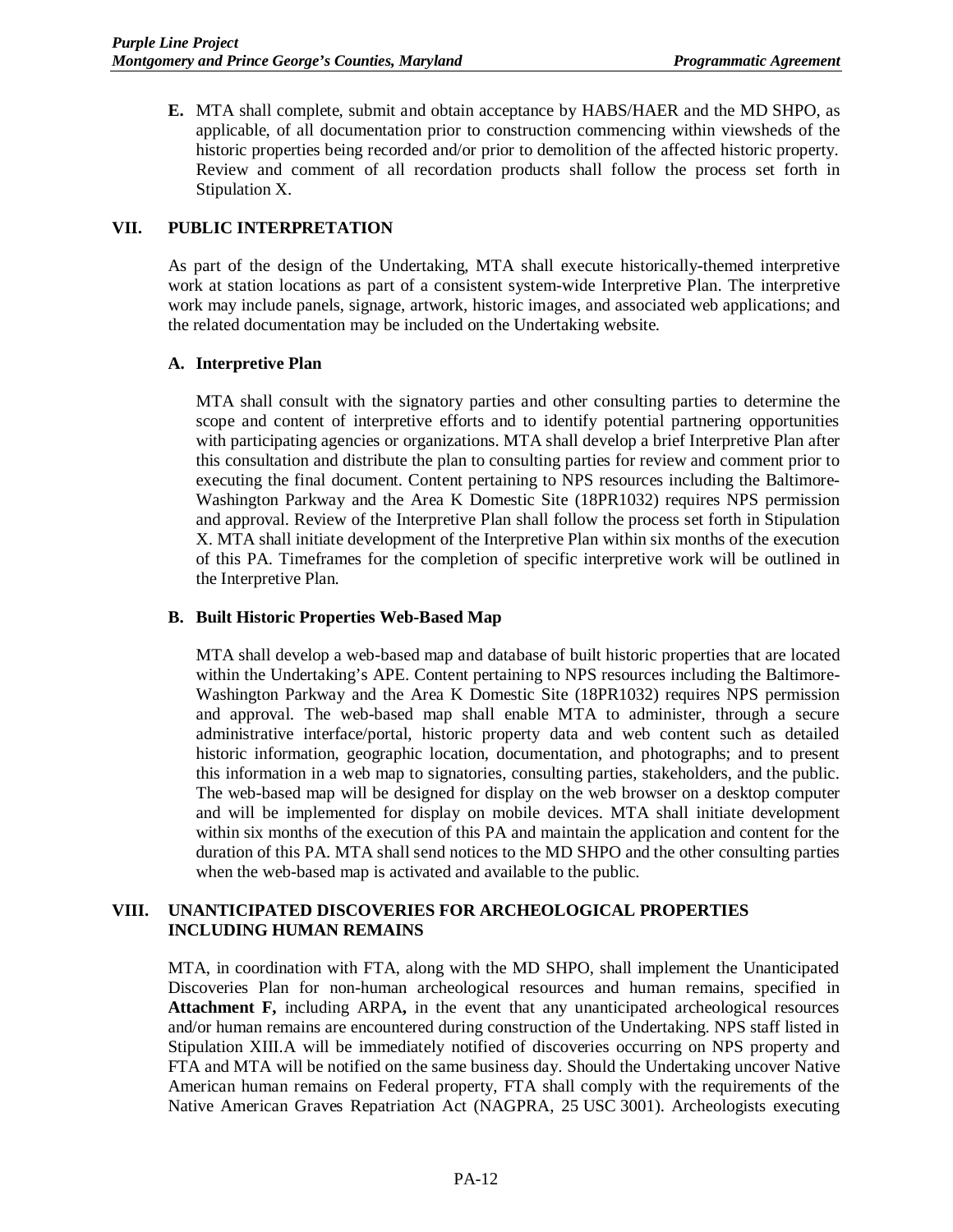work on sites with unanticipated discoveries will meet the qualifications for Archeology as described in Stipulation III.A.

FTA, MTA, the NPS, and the MD SHPO acknowledge that extraordinary costs will be incurred if construction were to be halted or delayed once underway. Accordingly, the parties will implement the approved Unanticipated Discoveries Plan expeditiously in circumstances requiring its use.

# **IX. DESIGN DEVELOPMENT, ALIGNMENT MODIFICATIONS AND ANCILLARY ACTIVITIES**

The Undertaking may result in unforeseen effects on other historic properties and archeological sites due to changes made during design development, alignment modifications, or as a result of associated ancillary activities including, but not limited to, construction staging areas, stormwater management facilities, wetland mitigation areas, reforestation areas, environmental stewardship activities, or other actions. Should such activities be added for which cultural resources studies or assessments have not been completed, MTA shall consult with the MD SHPO, and also the NPS if within the Baltimore-Washington Parkway, and other consulting parties that have an interest in the affected properties, and implement all required cultural resources studies in accordance with the applicable professional standards in Stipulation III and with the following procedures:

## **A. Identification**

MTA and the CRMT shall review any additions or changes to the Undertaking and implement identification investigations as necessary to identify any historic properties that may be impacted by the additions or changes to the Undertaking . MTA shall provide all completed information to the MD SHPO, FTA, the NPS, and other consulting parties that have an interest in the affected properties under this PA for review and comment. NPS concurrence is required if this pertains to the Baltimore-Washington Parkway. If the MD SHPO does not provide written comments within 30 calendar days of receipt, MTA may assume MD SHPO acceptance of the results.

# **B. Evaluation**

MTA shall evaluate all cultural resources identified in the areas inventoried under Stipulation IX.A in accordance with 36 CFR 800.4(c) to determine their eligibility for the National Register. MTA shall provide the results of any such evaluation efforts to the MD SHPO, FTA, and other consulting parties that have an interest in the affected properties, for review and comment. NPS concurrence is required if this pertains to the Baltimore-Washington Parkway. If the MD SHPO does not provide written comments within 30 calendar days of receipt, MTA may assume MD SHPO acceptance of the results.

# **C. Treatment**

Should any property eligible for inclusion in the National Register be identified under Stipulation IX.A, MTA shall make a reasonable and good faith effort to avoid adversely impacting the resources by realigning or modifying the Undertaking. If adverse effects are unavoidable, MTA, FTA, the MD SHPO, and other consulting parties that have an interest in the affected properties shall consult in accordance with 36 CFR 800.6 to develop and implement appropriate treatment options. NPS concurrence is required if this affects the Baltimore-Washington Parkway. MTA shall perform cultural resources work in accordance with the relevant professional standards in Stipulation III.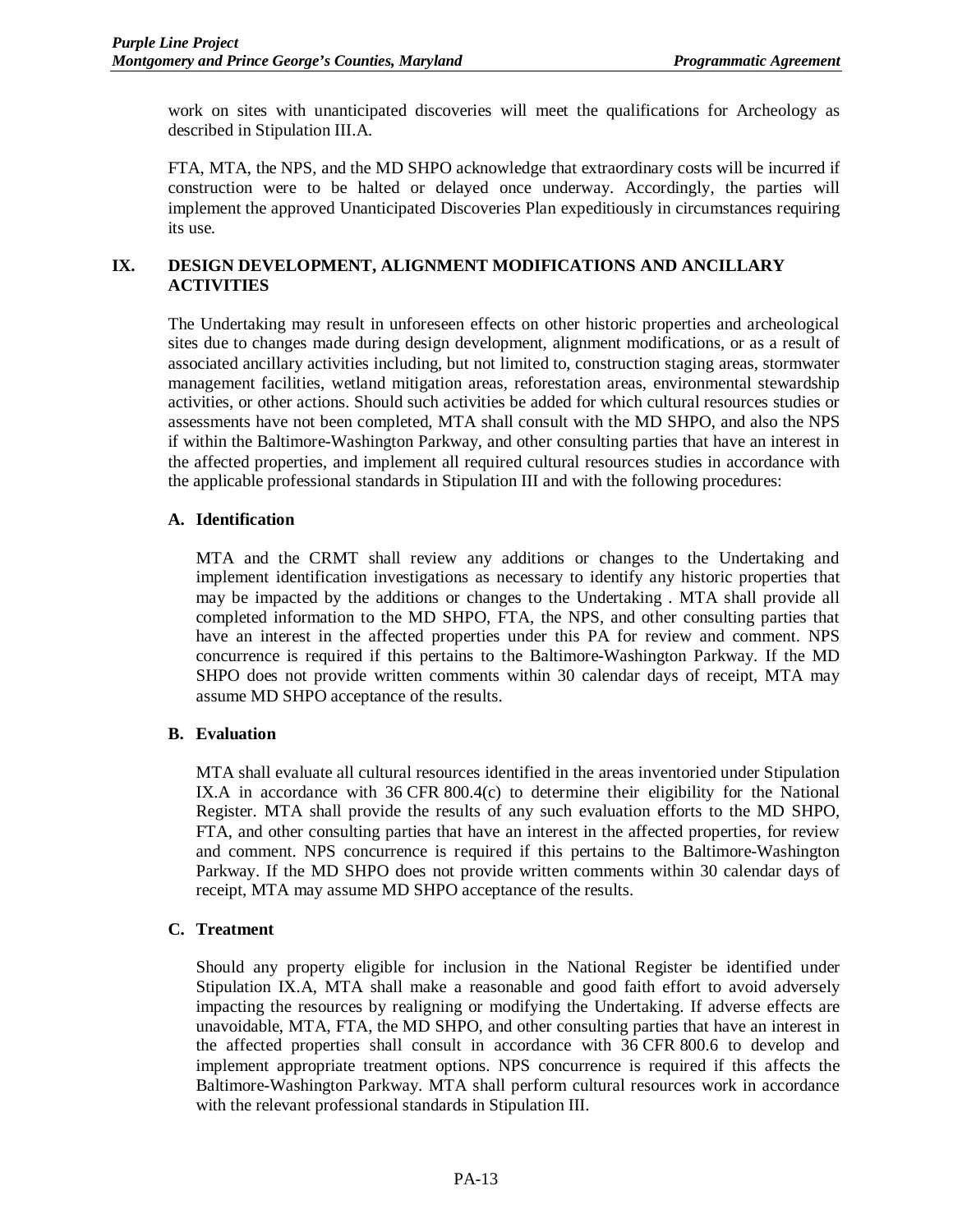# **X. DOCUMENT AND DESIGN REVIEW**

During the implementation of this PA, MTA, in coordination with FTA, shall provide the MD SHPO, the NPS, and the other consulting parties with the opportunity to review and comment on appropriate documents, reports, and design plans as specified in the stipulations throughout the PA. NPS concurrence is required if any of these pertain to the Baltimore-Washington Parkway. In general, review periods will encompass a timeframe not to exceed 30 calendar days from receipt of the item for review, unless otherwise specified in the PA.

- **A.** The MD SHPO and the NPS shall provide comments to MTA regarding any plan or document submitted pursuant to this PA, as promptly as possible, but not to exceed 30 calendar days of the receipt of such revisions.
- **B.** If the MD SHPO does not submit comments in writing within 30 calendar days of the receipt of any such submissions, MTA may assume MD SHPO acceptance of the submitted document.
- **C.** If the MD SHPO, the NPS, or another consulting party objects within 30 calendar days of the receipt of any submissions, then FTA, MTA, and the MD SHPO shall consult expeditiously in an effort to resolve the objection.
- **D.** If FTA and MTA cannot resolve MD SHPO, the NPS, and/or the other consulting parties' objections, and if further consultation with the MD SHPO and the NPS is deemed unproductive by any party, then the parties shall adhere to the dispute resolution procedures detailed under Stipulation XII.
- **E.** FTA, MTA, the MD SHPO, and the NPS acknowledge that the timeframes set forth in this stipulation will be the maximum allowable under normal circumstances. In exigent circumstances (such as when construction activities have been suspended or delayed pending resolution of the matter), each party agrees to expedite their respective document review and dispute resolution obligations.

### **XI. ONGOING COORDINATION AND OVERSIGHT**

### **A. Ongoing coordination**

MTA and the MD SHPO shall regularly consult to review implementation of the terms of this PA. MTA shall schedule formal coordination meetings and invite FTA, MD SHPO, the NPS, and the other consulting parties, as needed throughout the duration of the PA. At a minimum, MTA shall hold an annual meeting with the signatory parties and other consulting parties for the duration the PA, as long as MTA is still actively performing work under the PA stipulations.

### **B. Annual Report**

Beginning January 30, 2015, and continuing annually each January 30 until the Undertaking is completed or terminated, MTA shall produce an annual report and submit it to the signatory parties and the other consulting parties. The report will provide information concerning the status of implementing the various stipulations of this PA during the prior calendar year, identify any problems or unexpected issues encountered during the year, and address any changes MTA recommends in the implementation of the PA. MTA shall provide the report via e-mail, the Undertaking website, or other agreed-upon methods of distribution.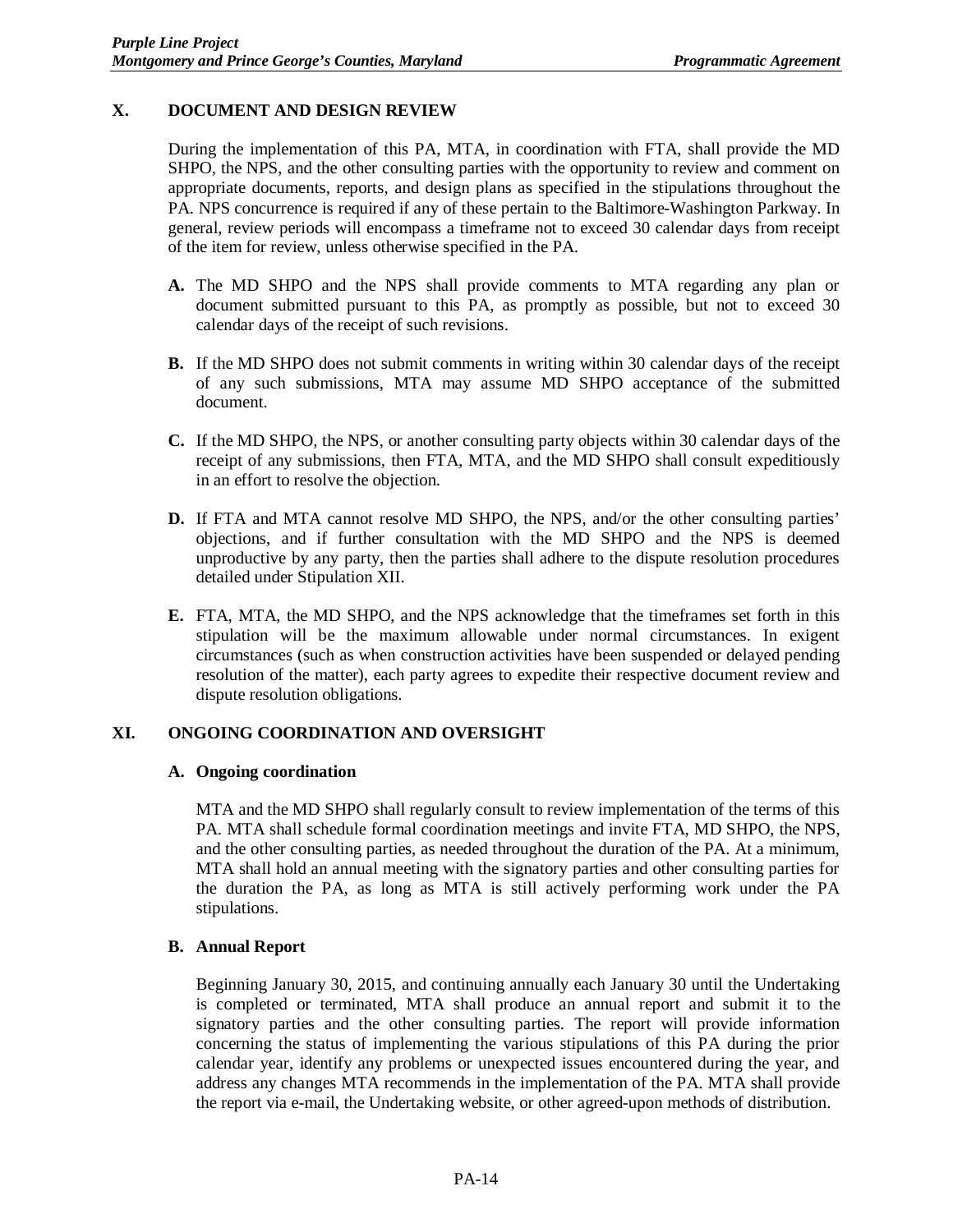## **C. Annual Review of the Programmatic Agreement**

MTA and the MD SHPO shall review the effectiveness of this PA to determine whether to revise the PA during each annual reporting period. MTA shall recommend any proposed PA revisions to FTA, the MD SHPO, and the NPS in accordance with Stipulation XIV.

## **D. Monitoring**

FTA and MD SHPO shall monitor activities carried out pursuant to this PA. MTA shall cooperate with the signatory parties in carrying out their monitoring efforts.

## **XII. DISPUTE RESOLUTION**

### **A. Objections by the Signatories**

Should any of the signatories to this PA object in writing to FTA within 30 days to any plans or actions proposed pursuant to this PA, FTA shall first consult with the objecting party to resolve the objection. If FTA determines that such objection cannot be resolved through such consultation, FTA shall within a 30-day time period:

- 1. Forward all documentation relevant to the objection, including FTA's proposed resolution, to the ACHP. Prior to reaching a final decision on the dispute, FTA shall prepare a written response that takes into account any timely advice or comments regarding the dispute from the ACHP, signatory parties, and other consulting parties, and provide them with a copy of this written response. FTA shall then proceed according to its final decision.
- 2. If the ACHP does not provide its advice regarding the objection within the 30-day time period, FTA may make a final decision on the dispute and proceed accordingly. Prior to reaching such a final decision, FTA shall prepare a written response that takes into account any timely comments regarding the dispute from the signatories and concurring parties to the PA, and provide them and the ACHP with a copy of such written response.
- 3. FTA's responsibility to carry out all other actions subject to the terms of this PA that are not the subject of the dispute remains unchanged.

### **B. Objections by Consulting Parties and the Public**

At any time during the implementation of this PA, should a consulting party or member of the public raise an objection pertaining to this agreement or the effect of the Undertaking on historic properties, MTA shall consult with FTA, the objector, and the signatory parties to this agreement, as needed. After considering these discussions, MTA shall account for and resolve the objection in an appropriate manner.

### **XIII. OTHER**

### **A. Contact Information**

For purposes of notices and consulting pursuant to this PA, the following contact information should be used for the signatory agencies: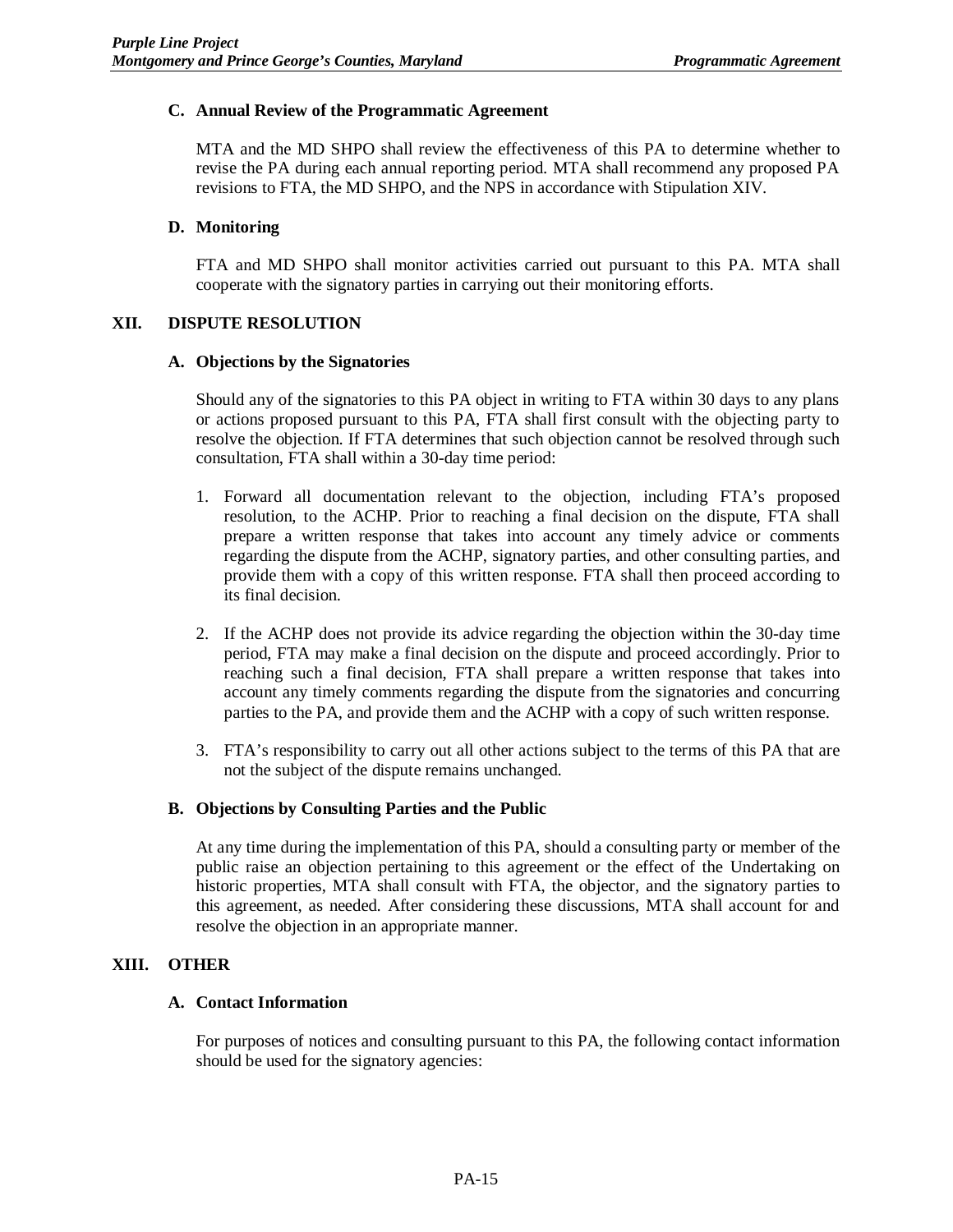MTA John Newton Maryland Transit Administration 6 St. Paul Street Baltimore, MD 21202-1614

#### FTA

Daniel Koenig, Environmental Protection Specialist Federal Transit Administration, DC Metro Office 1990 K Street NW, Suite 510 Washington, DC 20006

MD SHPO J. Rodney Little State Historic Preservation Officer Maryland Historical Trust 100 Community Place Crownsville, MD 21032-2023

National Capital Parks East Superintendent 202-690-5127 1900 Anacostia Drive SE Washington, DC 20020

#### **B. Emergency Situations**

If an emergency situation that represents an immediate threat to public health, safety, life or property creating the potential to affect a historic property should occur during the duration of this PA, the regulations set forth in 36 CFR 800.12 shall be followed. MTA shall notify FTA and the MD SHPO of the condition that has created the situation and the measures to be taken to respond to the emergency or hazardous condition, and immediately notify the NPS if it pertains to the Baltimore-Washington Parkway. FTA, the MD SHPO, and the NPS may submit comments to MTA within seven days of the notification. If MTA determines that circumstances do not permit seven days for comment, MTA shall notify FTA, the MD SHPO, and the NPS and invite any comments in the determined and stated time available. MTA shall consider these comments in developing a response to the treatment of historic properties in relation to the emergency.

### **C. ANTI-DEFICIENCY ACT – FEDERAL PARTIES**

The obligations of Federal agencies under this PA are pursuant to 31 USC 1341(a)(1); therefore nothing in this PA shall be construed as binding the United States to expend in any one fiscal year any sum in excess of appropriations made by Congress for this purpose, or to involve the United States in any contract or obligation for the further expenditure of money in excess of such appropriations.

#### **XIV. AMENDMENTS**

Any signatory to this PA may propose to FTA that the PA be amended, whereupon FTA shall consult with all signatories and consulting parties to consider such an amendment. This PA will be amended when agreed to in writing by all signatories. FTA or its designee shall provide a copy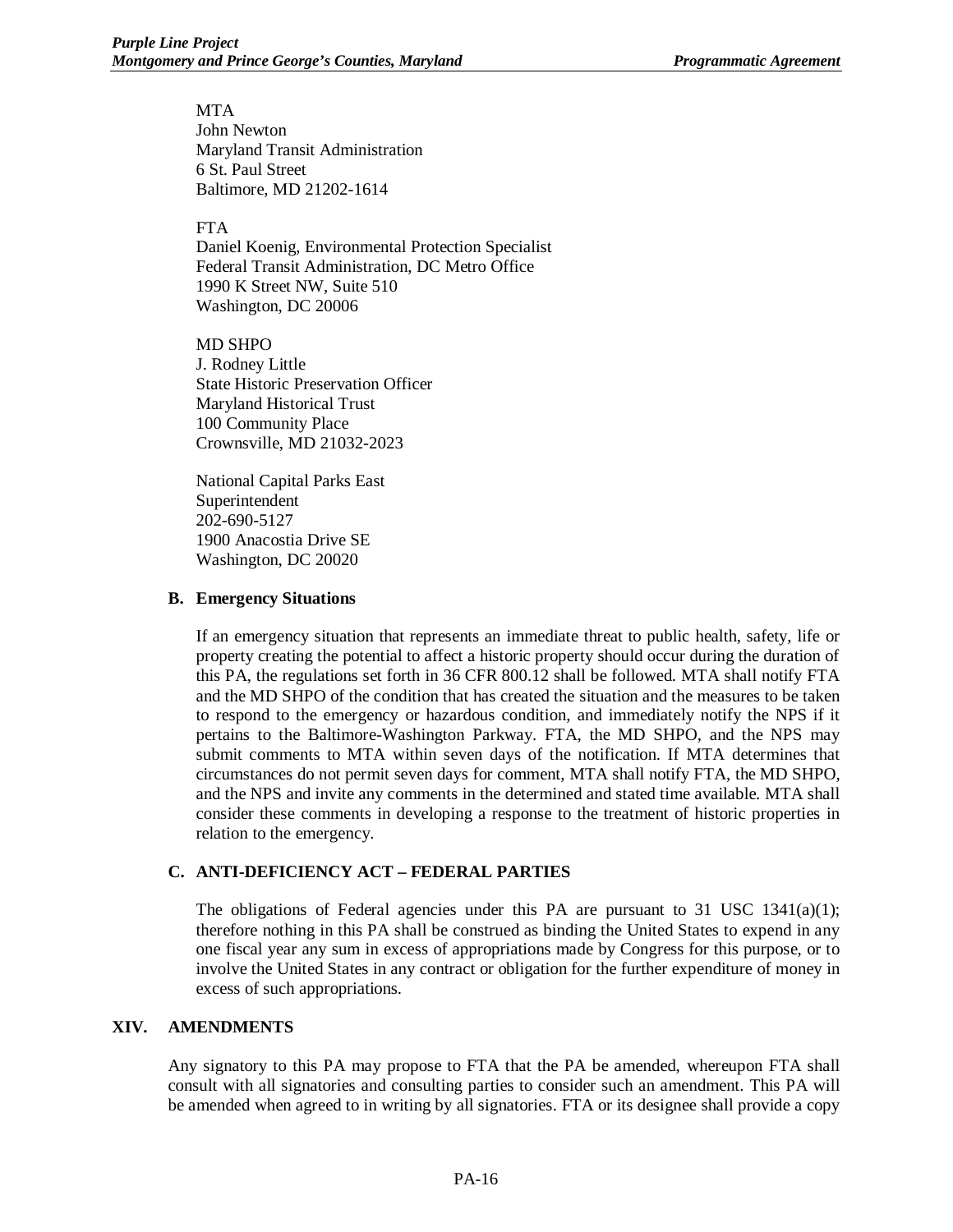of the amended PA to all consulting parties within thirty (30) days of execution by the signatories.

## **XV. TERMINATION**

If any signatory to this PA determines that its terms will not or cannot be carried out, that party shall immediately consult with the other parties to attempt to develop an amendment per Stipulation XIV. If within thirty (30) days (or another time period agreed to by all signatories) an amendment cannot be reached, any signatory may terminate the PA upon written notification to the other signatories. If the PA is terminated, MTA and FTA must comply with subpart B of 36 CFR 800 with regard to individual undertakings of the program covered by the PA, pursuant to 36 CFR 800.14(b)(2)(v), prior to work continuing on the Undertaking. MTA and FTA shall notify the signatories as to the course of action it will pursue.

## **XVI. DURATION**

This PA shall be null and void if its terms are not carried out within ten (10) years from the date of execution, unless the signatory parties agree to amend it in accordance with Stipulation XIV. If FTA and MTA have not fulfilled the terms of the PA prior to its expiration, the signatory parties shall consult to reconsider the terms of the PA and amend it according to Stipulation XIV or terminate it in accordance with Stipulation XV.

## **XVII. EFFECTIVE DATE OF AGREEMENT**

The PA shall become effective when executed by the last of the Signatories.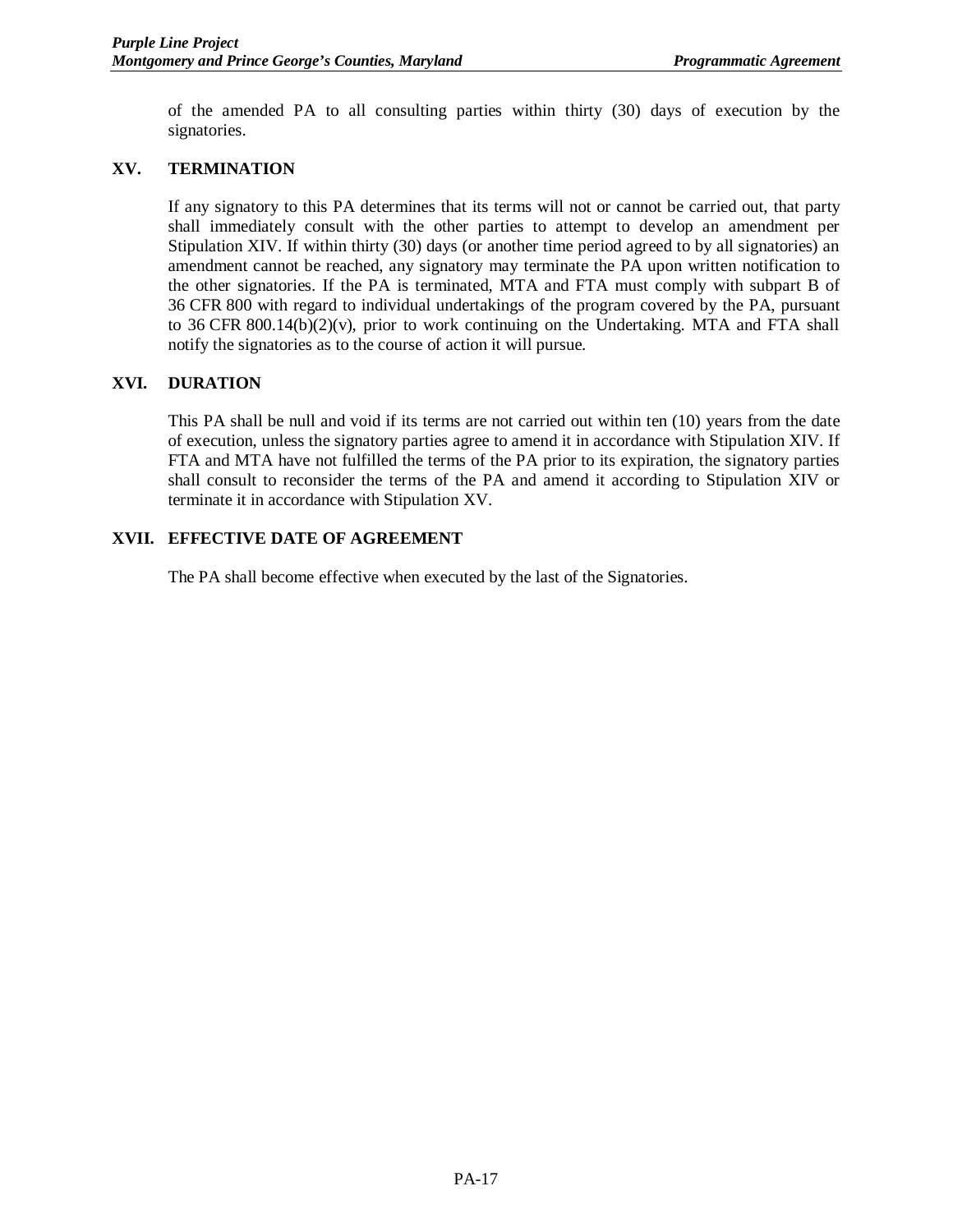Execution of the PA by the FTA, MTA, MD SHPO, and the NPS, and implementation of its terms provide evidence that the FTA has afforded the ACHP an opportunity to comment on the Undertaking and its effects on historic properties and that the FTA and the NPS have taken into account the potential effects of the Undertaking on historic properties.

# FEDERAL TRANSIT ADMINISTRATION

By:

Brigid Hynes-Cherin

Regional Administrator

## **MARYLAND TRANSIT ADMINISTRATION**

By:

Robert L. Smith

Administrator

### **MARYLAND STATE HISTORIC PRESERVATION OFFICER**

lotthe

J. Rodney Little State Historic Preservation Officer

#### **NATIONAL PARK SERVICE**

By:

By:

Gopaul Noojibail Acting Superintendent, National Capital Parks East

Date:  $3 - 14 - 14$ 

 $3 - 12 - 14$ Date:

Date: 3-13-14

Date: